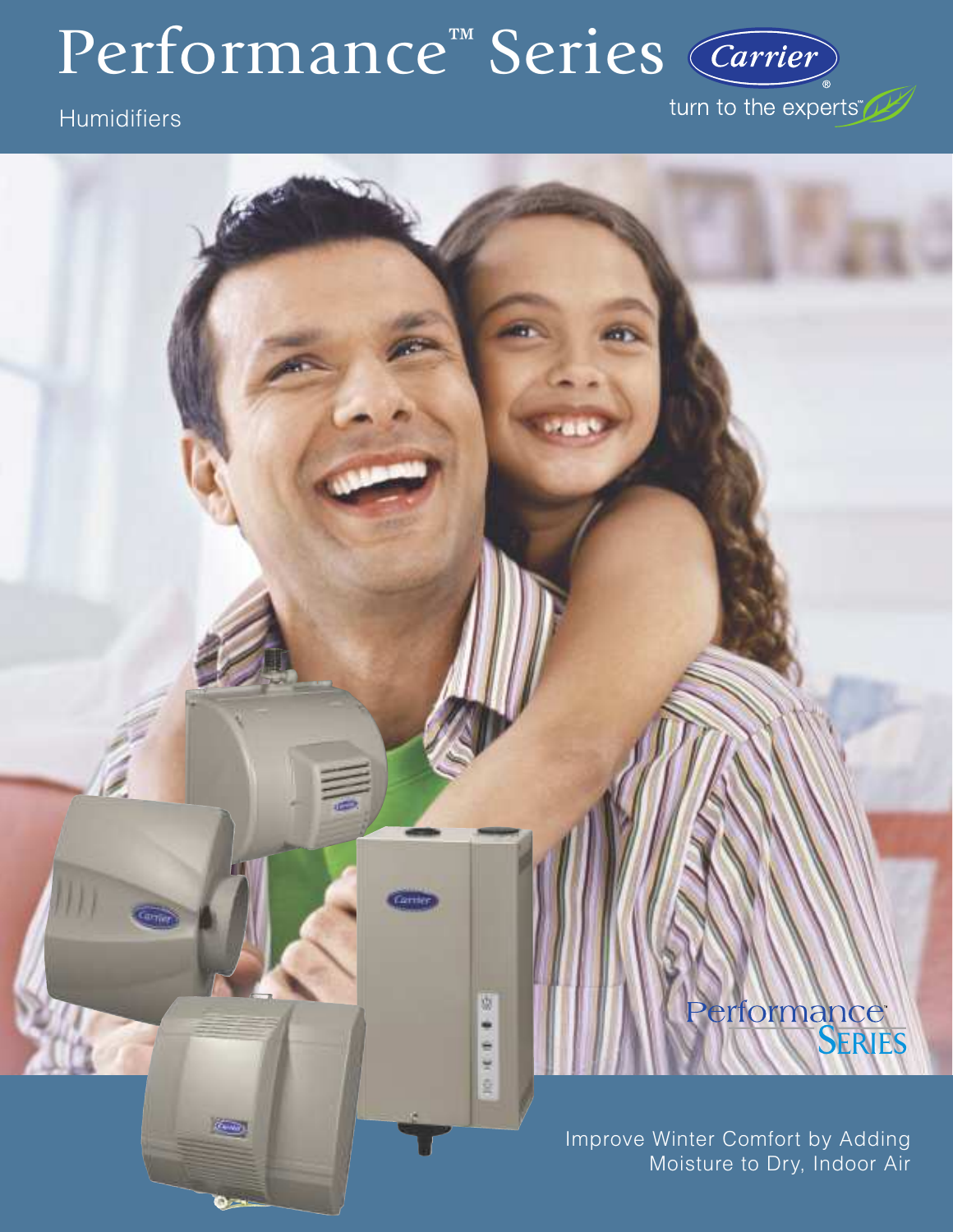# Innovation and the Environment

Over 100 years ago, a humble but determined engineer solved one of mankind's most elusive challenges by controlling the indoor environment. A



leading engineer of his day, Dr. Willis Carrier would file more than 80 patents over the course of his

comfort career. His genius would enable incredible advancements in health care, manufacturing processes, food preservation, art and historical conservation, indoor comfort and much more.

Carrier's foresight changed the world forever and paved the way for over a century of once-impossible innovations. Yet in addition to being an accomplished inventor, he was also an avid outdoorsman. Carrier recognized the power and beauty of the natural environment. This appreciation of our world and its resources continues to guide Carrier Corporation today. We will never rest on our accomplishments, but instead consistently look for ways to improve our products, our environment and our world.

Carrier® Performance™ series humidifiers can enhance the comfort in your home by adding moisture to dry, indoor air during the heating season. A properly humidified home can promote higher system efficiency, provide relief from many of winter's discomforts and improve indoor air quality.



## Leaders in **Technology**



Model WBP

## How Dry Air Affects System Efficiency

During the heating season your home can become overly dry with relative humidity between 5 - 15%. That's drier than the Sahara Desert!\* As moisture in the air evaporates, you feel colder, are likely to turn up the heat, and your system will use extra energy. With a Carrier Performance series humidifier, you can achieve a more soothing, 35 – 55% humidity that makes you feel warmer at lower temperatures. As a result, you can save money on your heating costs.

\*relative humidity in the Sahara Desert is 25%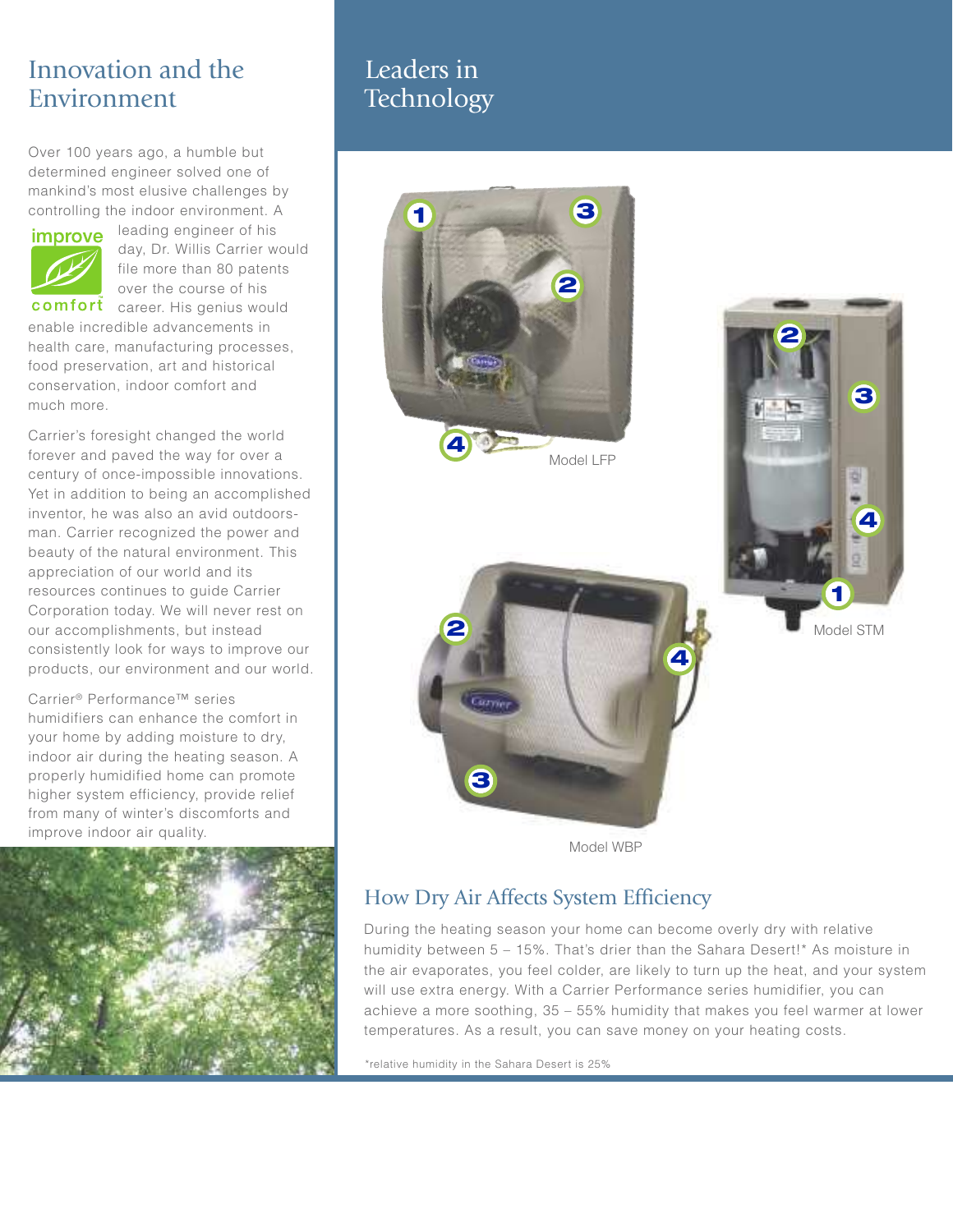

## Easy Maintenance and Cleaning

Convenient access from the front of the humidifier cabinet allows for quick and easy removal and replacement of the treated pad or steam canister. Routine cleaning and maintenance ensures top performance.



#### Quiet Comfort

The precision-tuned fan and motor combination on our fan-powered humidifiers quietly and efficiently draws dry air through the evaporator pad. On our bypass models, the furnace blower moves dry air quietly through the humidifier. The steam model quietly delivers high temperature water vapor into the duct with a unique dispersion tube. No matter which model is right for you, water is delivered to the dry air in the form of vapor.



### Lasting Durability

Our attractive and corrosion-resistant thermoplastic cover on bypass and fan-powered models is designed to withstand high temperatures and impact for long-lasting durability. UV-resistant plastic will not deteriorate with exposure to ultraviolet light sources. On steam models, the cabinet is fabricated from heavy gauge sheet metal and is painted for resistance to corrosion.

## 4

#### Precision Performance

Carrier® Performance™ series humidifiers ensure optimum moisture distribution that is measured and controlled with our combined solenoid valve, water delivery system and control.



| <b>Unit Type</b>            | <b>Steam</b>                   | Large bypass   | <b>Small bypass</b>                                       |                                  | Water saver bypass   Large fan-powered   Small fan-powered |                              |
|-----------------------------|--------------------------------|----------------|-----------------------------------------------------------|----------------------------------|------------------------------------------------------------|------------------------------|
| Capacity (gallons/day)      | $11.5 - 34.6*$                 |                |                                                           |                                  |                                                            |                              |
| <b>Water Vapor Delivery</b> | Dispersion tube<br>in duct     | evaporator pad | Expanded aluminum   Expanded aluminum  <br>evaporator pad | Wicking paper<br>evaporator pad  | Expanded aluminum ! Expanded aluminum  <br>evaporator pad  | evaporator pad               |
| Notes/                      | Large homes,<br>highest output | Large homes    | Small homes                                               | 100% efficient in<br>water usage | Large homes                                                | Small homes,<br>compact size |

\* Varies, based on voltage and amperage.

## It's About Your Comfort

Properly humidified indoor air can provide comfort benefits during the heating season beyond feeling warm and cozy. It can provide relief from dry nasal passages as well as alleviate the discomfort of dry, itchy skin and annoying static shocks. And, it can help minimize the growth of bacteria, molds, viruses and dust mites in your home. With five distinct models to choose from, Carrier offers a humidifier that is just right for your home.

All year long, humidity affects the temperature at which you feel most comfortable. That's why Carrier Ideal Humidity System® technology plays such an important role in your comfort. When you combine a Carrier Performance series humidifier, variable-speed furnace or fan coil, a matching Carrier air conditioner or heat pump and a compatible thermostat, Ideal Humidity System technology allows you to control humidity levels even when your system isn't calling for heating or cooling.† You'll feel cooler at higher temperatures in the summer and warmer at lower temperatures in the winter.



t Ideal Humidity System technology continually monitors indoor humidity, indoor temperature and outdoor temperature, and has<br>the ability to turn on your comfort system just for dehumidification in the cooling season or hum



### Limited Warranty

To the original owner, Carrier Performance series humidifiers are covered by a 10-year parts limited warranty upon timely registration. The limited warranty period is five years if not registered within 90 days of installation. Jurisdictions where warranty benefits cannot be conditioned on registration will receive the registered limited warranty period. See warranty certificate at carrier.com for complete details and restrictions. Be sure to ask your Carrier dealer about optional labor warranties.